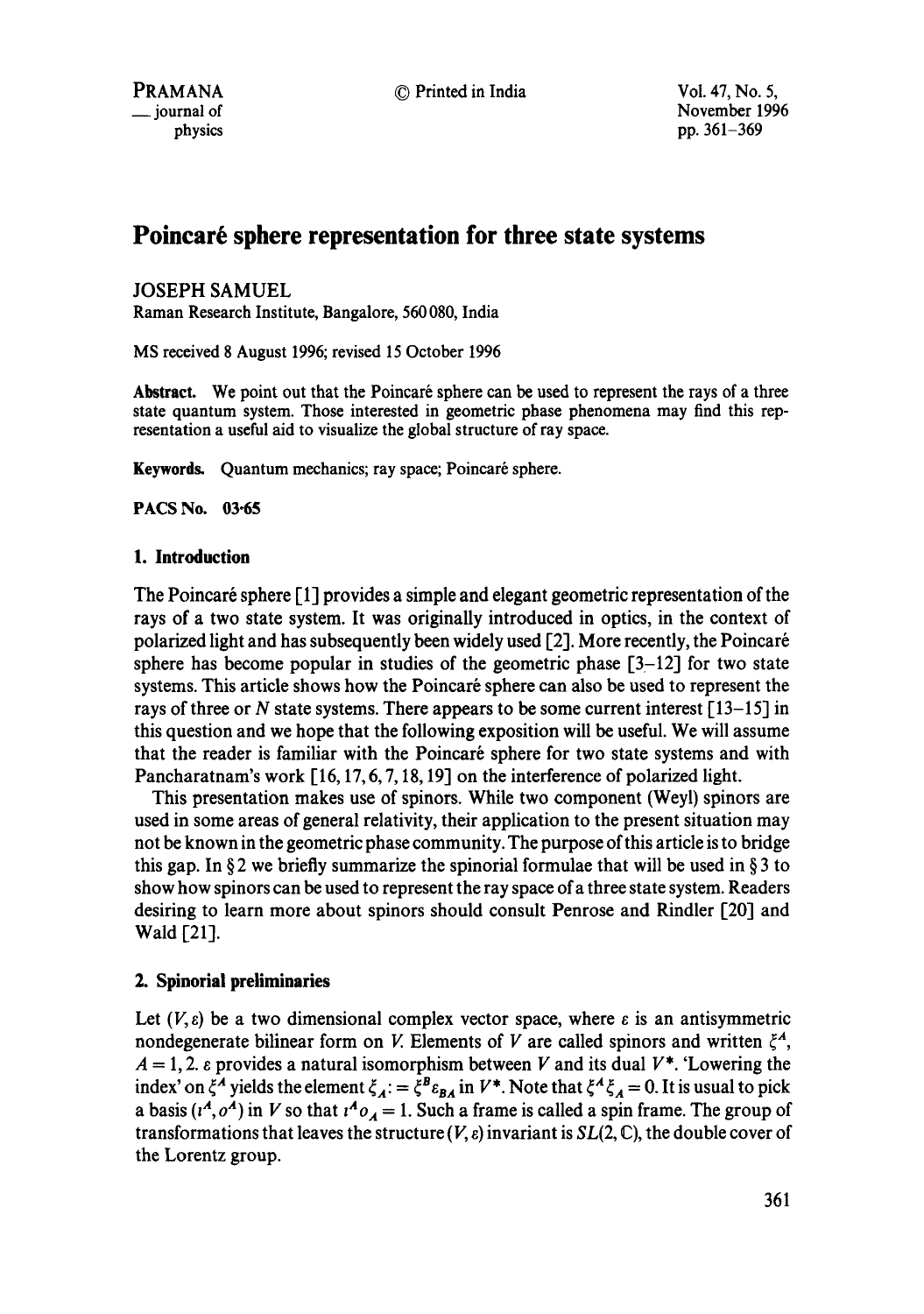## *Joseph Samuel*

One can similarly consider  $\bar{V}$ , the complex conjugate space of V, whose elements are written  $\bar{\zeta}^A \in \bar{V}$  and the dual of  $\bar{V}$ ,  $\bar{V}^*$  with elements  $\bar{\zeta}_A \in \bar{V}^*$ . The *SL*(2, C) spinors defined above (while suitable for applications to general relativity) are too general for our purpose. We need to introduce more structure (see p. 376 of ref. [21] or ref. [22]) and reduce the group down to  $SU(2)$ . This is done by introducing a positive definite, Hermitian inner product  $G_{AA'}$  on V. The group of linear transformations on V that preserves both  $\varepsilon$  and  $G_{AA'}$  is  $SU(2)$ . We can choose our spin frame so that [21]

$$
G_{AA'} = \iota_A \iota_{A'} + o_A o_{A'}
$$

and use  $G_{AA'}$  to define a  $\dagger$  operation on spinors.

$$
\xi_A^{\dagger} = \overline{\xi}^{A'} G_{AA'}.
$$

We will sometimes use Dirac notation  $|\xi\rangle$  for the element  $\xi^A$  of V and  $|\xi|$  for the element  $\xi^{\dagger}_A$  of  $V^*$ . Note that  $(\xi | \text{ is not } \xi_A, \text{ for } (\xi | \xi)$  is positive definite, whereas  $\xi^A_A \xi^A$  vanishes.

Spinors have some features which take getting used to. These stem from the fact that indices are raised and lowered by an antisymmetric tensor rather than a symmetric one. Here are a few properties that the readers may find useful to verify:

- 1.  $\xi^A \eta_A = -\xi_A \eta^A$ . (This is sometimes referred to as 'Penrose's seesaw'.) 2.  $\xi$ <sup>++</sup> =  $-\xi$ .
- 3.  $\xi^{\dagger}$  is orthogonal to  $\xi$ :  $(\xi^{\dagger}|\xi) = 0$ .

These are all straightforward consequences of the spinorial formalism.

A spinor  $\kappa^4$  can be thought of as representing the state of a spin half system. The ray  $\kappa$  corresponding to the state

$$
\kappa^A = z\iota^A + o^A
$$

can be represented by z, a point on the extended complex plane  $\mathbb{C}^*$ . (We allow the possibility  $z = \infty$ , which is needed to represent  $x^A = i^A$ .) The extended complex plane  $\mathbb{C}^*$  can be stereographically mapped onto the Poincaré sphere. The formula

$$
z = \cot(\theta/2)e^{i\phi}
$$

relates the stereographic coordinate z to the point  $p$  on the Poincaré sphere with polar coordinates,  $\theta$ ,  $\phi$ . The group *SL(2, C)*, which acts on spinors, acts on the extended complex plane by Möbius transformations

$$
z \to \frac{az+b}{cz+d},\tag{1}
$$

where a, b, c, d are the entries of the  $SL(2,\mathbb{C})$  matrix. Composing (1) with the stereographic projection, we get an action of  $SL(2,\mathbb{C})$  on the Poincaré sphere [20]. These maps are conformal transformations and map circles to circles on the Poincar6 sphere. In the physical interpretation used by relativists, spinors represent null vectors (the momentum four vectors of photons) and rays represent points on the sky [20]. The action of  $SL(2, \mathbb{C})$  on the Poincaré sphere can be physically realized as the aberration of light from the sky by Lorentz transformations.

The action of  $\dagger$  on the Poincaré sphere is easy to visualize. By explicit computation, one sees that  $i^{\dagger} = 0$ ,  $i^{\dagger} = -i$  and so, if  $\xi^A = \alpha i^A + \beta i^A$ ,

$$
\xi^{\dagger} = \tilde{\alpha}o^{\mathcal{A}} - \overline{\beta}i^{\mathcal{A}}
$$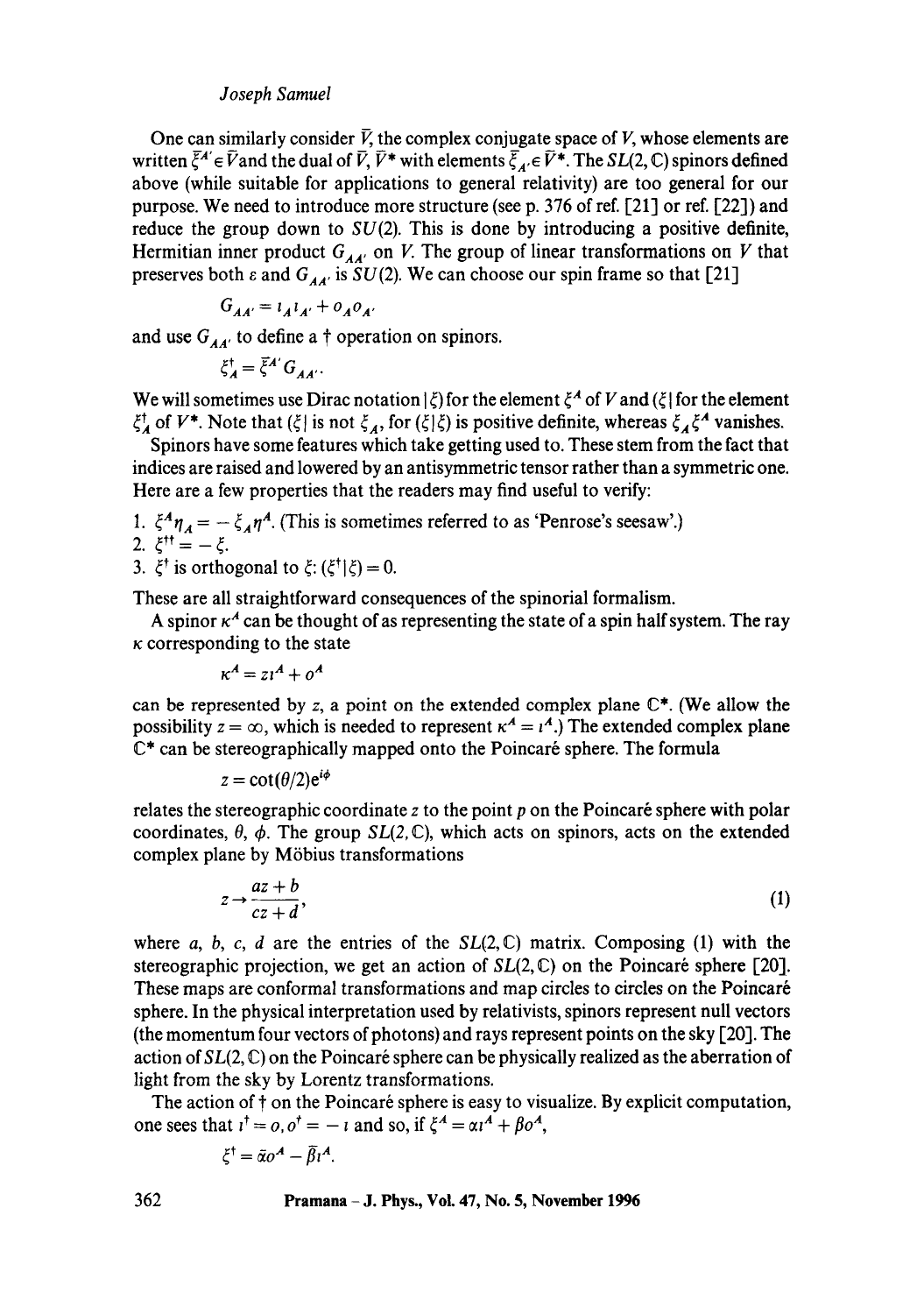Since  $\xi^{\dagger}$  is clearly orthogonal to  $\xi$ , we see that  $\dagger$  sends a point on the Poincaré sphere to its antipode. The subgroup of  $SL(2, \mathbb{C})$  which preserves antipodality of points is  $SU(2)$ , which acts on the Poincaré sphere by rotations. With these preliminaries, we begin our discussion of three state systems.

## **3. Three state systems**

For two state systems, the Poincaré sphere provides a representation of the ray space with the following properties:

- P1. All rays of the system are represented exactly once.
- P2. Neighboring rays are represented as neighboring points on the Poincaré sphere.

We would like to have a similar representation of the ray space of a three state system.

Since we are only interested in the geometry of the ray space (i.e., kinematic features of the Hilbert space, not dynamical ones like the Hamiltonian), we are free to make any convenient choice of system. The most convenient choice is a spin 1 system  $(s = 1)$ . The physical idea underlying the following discussion is that a spin one  $(s = 1)$  particle can be thought of as a composite of two spin half  $(s = 1/2)$  particles. The antisymmetric tensor product of the states of a spin half system is (see p. 204 of ref. [23]) a singlet ( $s = 0$ ) state and need not be further considered. We look at the symmetrized tensor product of spin half states and show how one represents these on the Poincaré sphere.

Let  $\Psi^{AB}$  be a symmetric spinor.  $\mathcal{H} = V \otimes V$  is a three-dimensional complex vector space, whose elements we write in Dirac notation as  $|\Psi\rangle$ . Let us define

$$
\Psi_{AB}^{\dagger} = \bar{\Psi}^{A'B'} G_{AA'} G_{BB'}.
$$

We write elements  $\Psi_{AB}^{\dagger}$  of  $\mathcal{H}^*$  as  $\langle \Psi |$  and  $\Psi_{AB}^{\dagger} \Psi^{AB}$  as  $\langle \Psi | \Psi \rangle$ . The elements  $(|e_1\rangle, |e_2\rangle, |e_3\rangle)$ , where  $e_1^{AB} = i^A i^B$ ,  $e_2^{AB} = 1/\sqrt{2}(i^A o^B + i^B o^A)$  and  $e_3 = o^A o^B$  form an orthonormal set in  $\mathcal{H}$ . Any element  $\Psi^{AB}$  of  $\mathcal{H}$  can be expanded in this basis

$$
\Psi^{AB} = \Psi^1 e_1^{AB} + \Psi^2 e_2^{AB} + \Psi^3 e_3^{AB}.
$$

The inner product of  $|\Psi\rangle$  with itself is

$$
\langle \Psi | \Psi \rangle = \Psi_{AB}^{\dagger} \Psi^{AB} = \overline{\Psi^1} \Psi^1 + \overline{\Psi^2} \Psi^2 + \overline{\Psi^3} \Psi^3.
$$

Thus  $\mathcal X$  is a three dimensional complex vector space with a positive definite inner product and can be identified with the Hilbert space of any three state quantum system.

Let us now represent rays in  $\mathcal{H}$  on the Poincaré sphere. Let  $\Psi^{AB}$  be an (unnormalized, nonzero) symmetric spinor. Consider the quadratic polynomial

$$
f(z) = \Psi^{AB} \kappa_A \kappa_B,\tag{2}
$$

where  $\kappa_A = z i_A + o_A$ .  $f(z)$  has exactly two roots  $z_1$  and  $z_2$  on the extended complex plane and can be factorized as

$$
f(z) = C(z - z1)(z - z2),
$$

where C is a nonzero constant. Defining [21] (for  $i = 1, 2$ )

$$
\kappa_{iA} = z_i l_A + o_A,\tag{3}
$$

**Pramana - J. Phys., Vol. 47, No. 5, November 1996 363**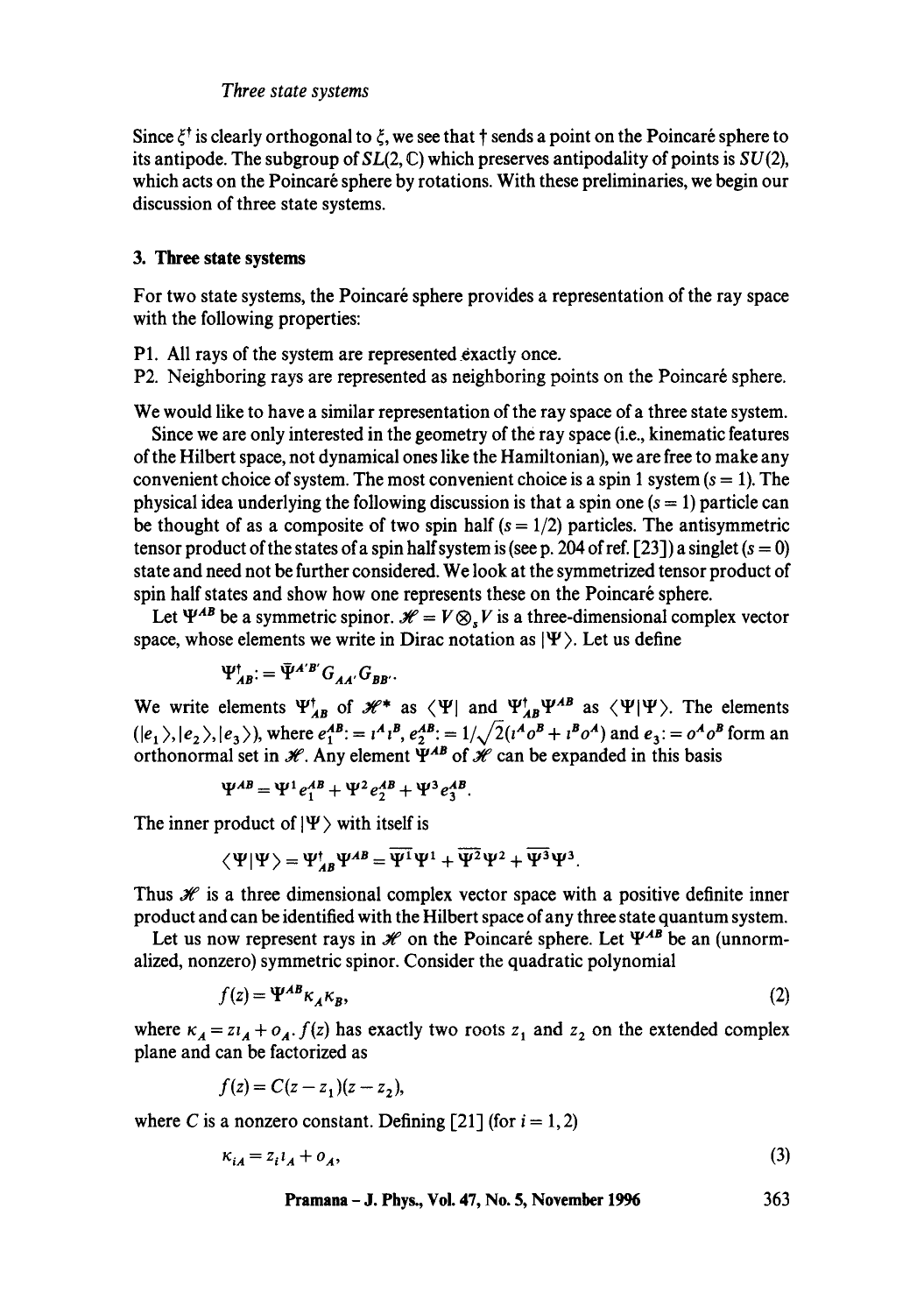

**Figure** 1. A general state of a three state system represented on the Poincaré sphere.



**Figure 2.** The basis vector  $|e_1\rangle$ .

we see that

$$
z - z_i = \kappa_{iA} \kappa^A.
$$

It follows that

$$
f(z) = C(\kappa_1^A \kappa_2^B) \kappa_A \kappa_B
$$

for any  $\kappa_A$ . Therefore  $\Psi^{AB}$  admits the decomposition

$$
\Psi^{AB} = C(\kappa_1^A \kappa_2^B + \kappa_1^B \kappa_2^A). \tag{4}
$$

(This is the decomposition used in the Petrov classification of gravitational fields [21].) The ray  $\Psi$  to which the vector  $\Psi^{AB}$  belongs uniquely determines a pair of rays  $\kappa_1, \kappa_2$ , which can be represented on the Poincaré sphere by points  $p_1, p_2$ . Interchanging  $p_1$  and  $p_2$  does not affect  $\Psi$ . So a ray of a three state system is represented (figure 1) by an unordered pair  $(p_1, p_2)$  (identified with  $(p_2, p_1)$ ) of points on the Poincaré sphere. The ray space of a three state system is the same as the configuration space of two indistinguishable particles on the surface of a sphere. This is the main observation that we wish to make here.

Note that all rays of the three state system can be thus represented. Neighboring rays are represented by neighboring pairs of points on the Poincaré sphere. This representation correctly captures the global structure of *CP 2* and is quite easy to visualize.

We now give a few examples of the general considerations above to gain familiarity with the use of the Poincaré sphere. Let us start with the rays containing the basis vectors:  $|e_1\rangle = e_1^{AB} = i^A i^B$  is represented by two points at the north pole of the sphere. (see figure 2, which shows the points slightly separated for reasons of visibility). Similarly  $|e_3\rangle = e_3^{AB} = o^A o^B$  is represented by two points at the south pole of the sphere (figure 3).  $|e_2\rangle = 1/(\sqrt{2})(t^4\sigma^B + t^B\sigma^A)$  is represented by a point at each of the poles (figure 4). One also sees that a general linear combination  $1/(\sqrt{2})(\sqrt{2}z|e_1\rangle + |e_2\rangle)$  of  $|e_1\rangle$  and  $|e_2\rangle$  is

$$
l^A(zl^B + o^B) + l^B(zl^A + o^A).
$$

The ray containing this state is shown in figure 5. The ray containing the state

$$
o^{A}(z^{B} + o^{B}) + o^{B}(z^{A} + o^{A}) = 2(e^{AB}_{3} + \sqrt{2}ze^{AB}_{2})
$$

**364 Pramana - J. Phys., Vol. 47, No. 5, November 1996**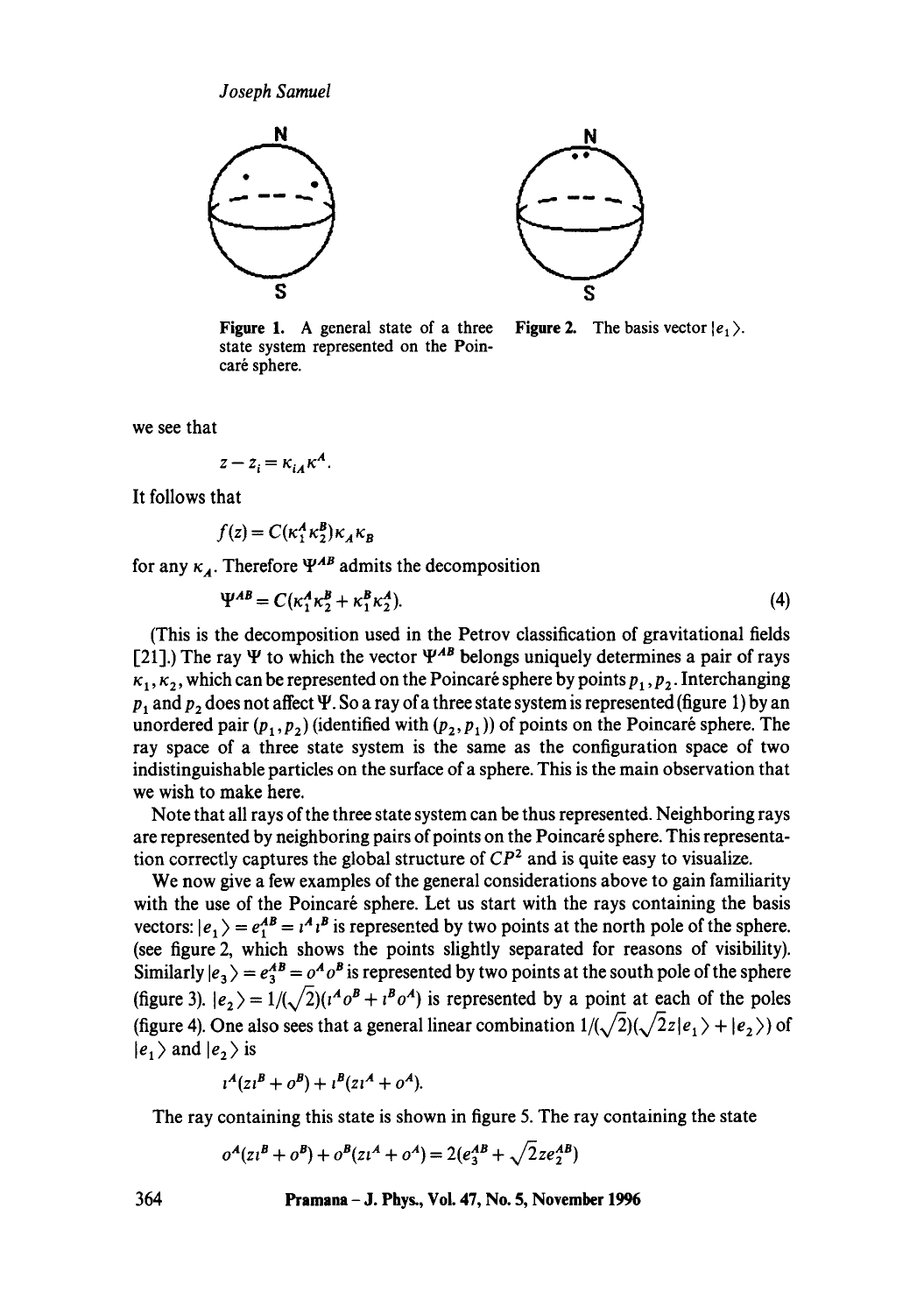

**Figure 3.** The basis vector  $|e_2\rangle$ . **Figure 4.** The basis vector  $|e_3\rangle$ .





**Figure** 5. A general vector in the 1-2 Figure 6. A general vector in the 2-3 plane. **plane**, **plane**, **plane**, **plane**,

which is in the 2-3 plane is shown in figure 6. Finally, the ray containing a state

$$
2(-z2e1AB + e3AB) = (z1A + oA)(-z1B + oB) + (z1B + oB)(-z1A + oA)
$$

in the  $1-3$  plane is represented by a pair of points (shown in figure 7) with the same lattitude but opposite longitudes.

## **4. Orthogonal rays**

Let  $(p_1, p_2)$  and  $(p_3, p_4)$  be pairs of points representing two rays of a three state system. When are these rays orthogonal? The condition for orthogonality is

$$
\kappa_{3A}^{\dagger}\kappa_{4B}^{\dagger}(\kappa_1^A\kappa_2^B+\kappa_1^B\kappa_2^A)=0,
$$
\n(5)

which can be written in Dirac notation as

$$
(\kappa_3|\kappa_1)(\kappa_4|\kappa_2) + (\kappa_3|\kappa_2)(\kappa_4|\kappa_1) = 0.
$$
 (6)

To extract the geometrical interpretation of (6) multiply by  $(\kappa_2|\kappa_3)(\kappa_1|\kappa_4)$  to rewrite **(6)** as

$$
(\kappa_1|\kappa_4)(\kappa_4|\kappa_2)(\kappa_2|\kappa_3)(\kappa_3|\kappa_1) = -(\kappa_3|\kappa_2)(\kappa_2|\kappa_3)(\kappa_1|\kappa_4)(\kappa_4|\kappa_1). \tag{7}
$$

The phase of such a chain of inner products is the geometric phase acquired by a system traversing the path 13241 on the Poincaré sphere. From Pancharatnam's rule [16] this is equal to the solid angle subtended by the broken geodesic curve 1324 I. The value of say  $|\langle\kappa_1|\kappa_4\rangle|$  is  $\cos(\delta(\kappa_1,\kappa_4)/2)$ , where  $\delta(\kappa_1,\kappa_4)$  is the angle between rays 1 and 4. Geometrically,  $|\langle \kappa_1 | \kappa_4 \rangle|$  is the length of the perpendicular bisector dropped from the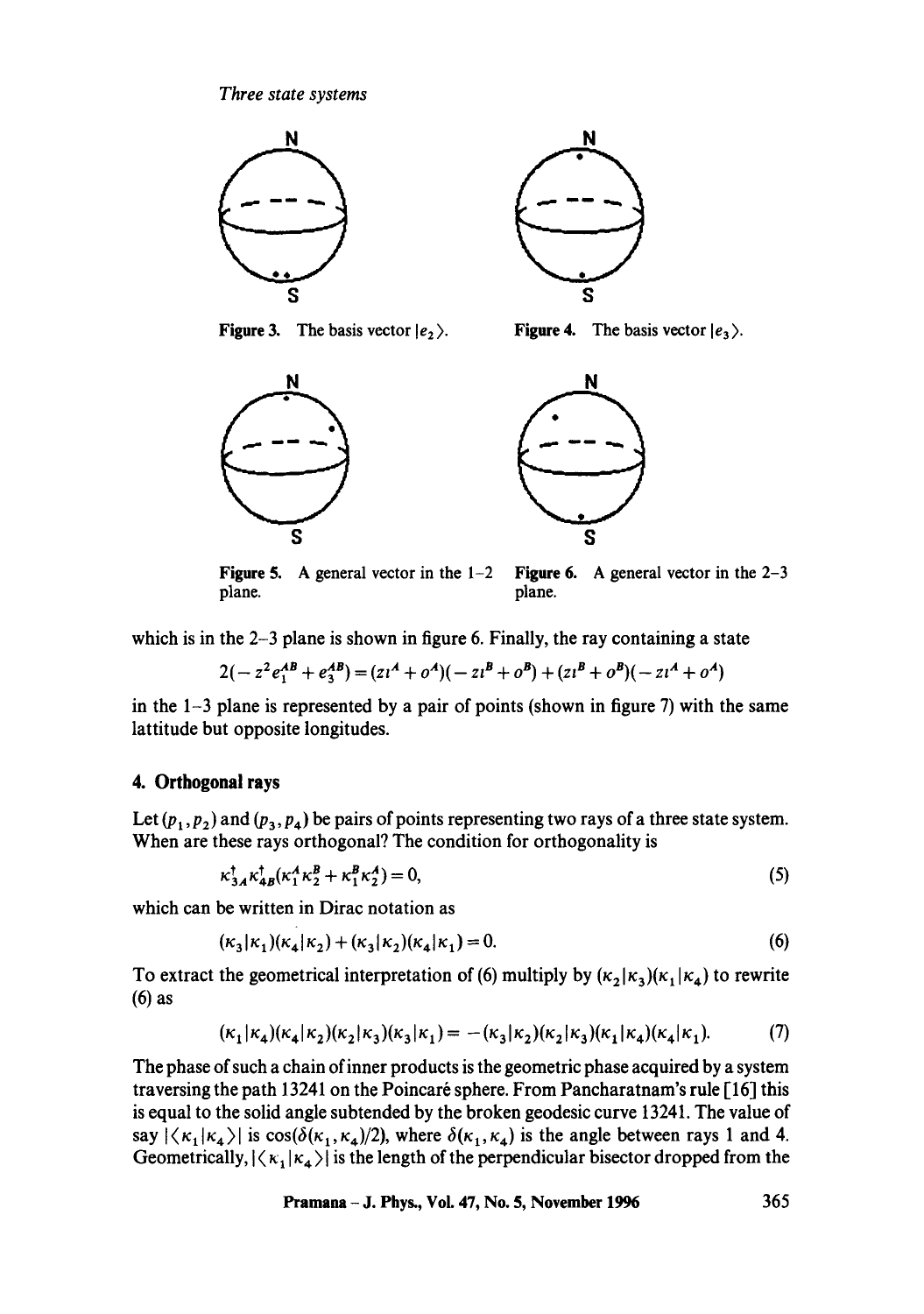*Joseph Samuel* 



**Figure 7.** A general vector in the  $1-3$ plane.



Figure 8. The figure shows the points  $(p_1, \tilde{p}_3, p_2, \tilde{p}_4)$  on the Poincaré sphere, when  $(p_1, p_2)$  and  $(p_3, p_4)$  represent orthogonal rays.  $(p_1, p_2)$  are represented by dots and  $(\tilde{p}_3, \tilde{p}_4)$  by crosses.

center of the Poincaré sphere to the chord  $1-4$ . Separately equating the phases and amplitudes of these two complex numbers we find:

- O1. The curve with geodesic segments connecting  $(p_1, p_3, p_2, p_4, p_1)$  on the Poincaré sphere must enclose a solid angle of  $2\pi$ .
- 02. The products of the lengths of the perpendicular bisectors from the origin of the Poincaré sphere to the opposite sides of the rectangle  $(p_1, p_3, p_2, p_4, p_1)$  (joined by chords, not along the surface of the sphere) must be equal.

These are necessary and sufficient conditions for the orthogonality of the rays of the three state system. (O1 is irrelevant (and also ambiguous, since there is no unique geodesic in this case) if any of the lengths of the perpendicular bisectors vanish; i.e. the successive vertices are antipodal.)

An alternative characterization of orthogonal rays obtained are as follows. Let us replace  $(p_3, p_4)$  by their antipodes  $(\tilde{p}_3, \tilde{p}_4)$ . Equation (6) implies

$$
\kappa_3^{\dagger A} \propto (\kappa_{AB}^{\dagger} \kappa_2^B) \kappa_1^A + (\kappa_{AB}^{\dagger} \kappa_1^B) \kappa_2^A, \tag{8}
$$

$$
\kappa_4^{\dagger A} \propto (\kappa_{3B}^{\dagger} \kappa_2^B) \kappa_1^A + (\kappa_{3B}^{\dagger} \kappa_1^B) \kappa_2^A, \tag{9}
$$

where  $\infty$  means equal but for an unimportant (but nonzero) constant.

From (6), (8), (9) it follows that  $\kappa_3^*$ ,  $\kappa_4^*$  are linear combinations of  $\kappa_1$  and  $\kappa_2$  with the same relative amplitude and opposite relative phase. From this one may conclude (see below) that

- O'1. The points  $(p_1, \tilde{p}_3, p_2, \tilde{p}_4)$  lie on a small circle and (see figure 8) therefore form a rectangle in a plane passing through this circle.
- 0'2. The products of the lengths (measured along the chord, not along the surface of the sphere) of the opposite sides of this rectangle are equal to each other.

Clearly, any three points of such a set determine the fourth. The space of rays orthogonal to a given ray is two-dimensional.

To see how condition O'1 emerges, recall that the locus of points  $\chi(r)$  on the Poincaré sphere traced by the states  $\chi(r)^A = \kappa_1^A + r\kappa_2^A$ , where r is real, is a small circle passing through the rays  $p_1$  and  $p_2$ . This is proved in ref. [2] (see their figure on page 9). An easy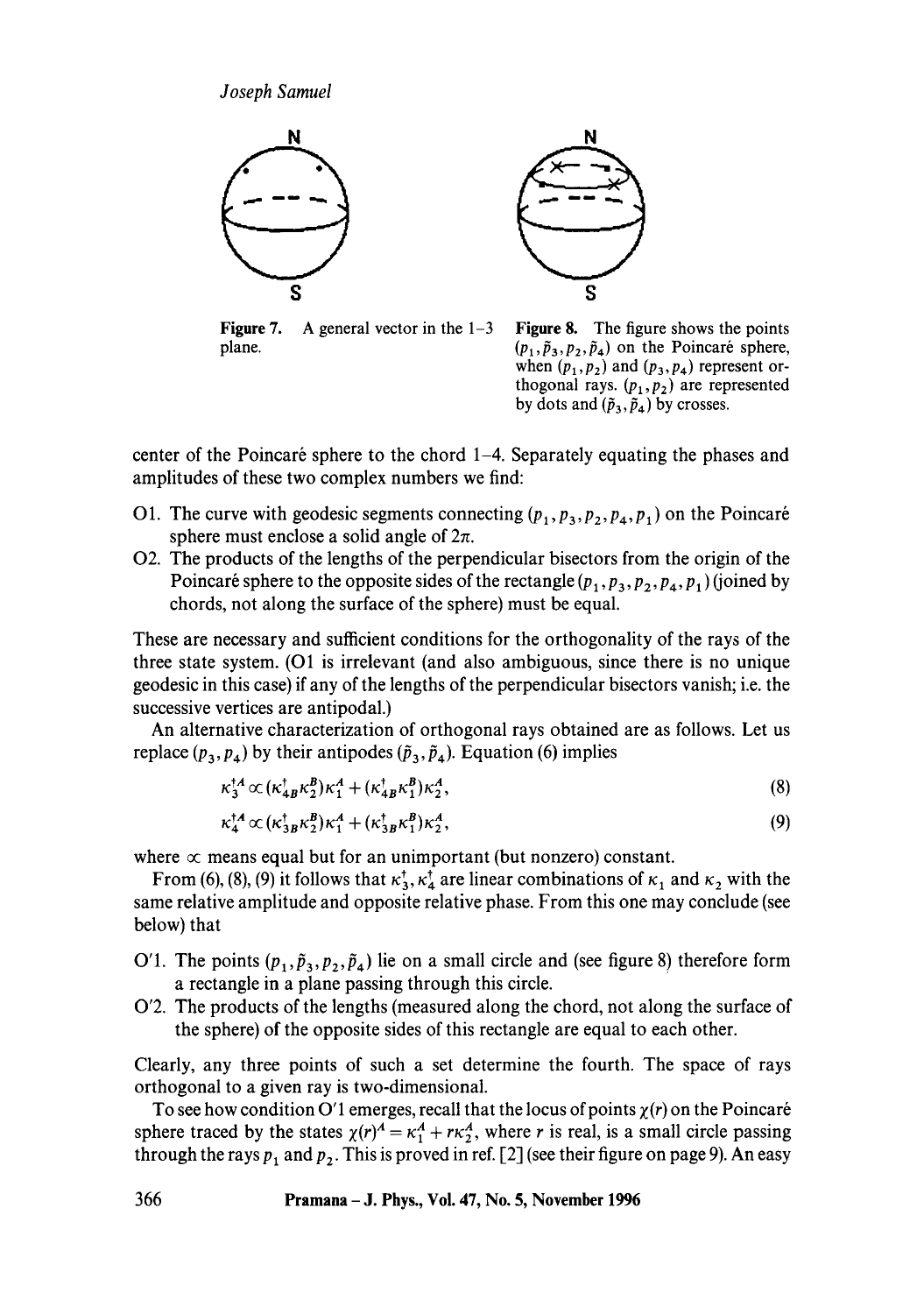way to see this result is to notice that it is true if  $p_1$  and  $p_2$  are antipodal (in fact, in this case,  $\chi(r)$  traces out a great circle through  $p_1$  and  $p_2$ ). One deduces the result by performing an *SL(2,* C) transformation, which in general maps antipodal points to non antipodal points and great circles to small circles. As  $r$  increases from 0 to infinity, the ray  $\chi(r)$  goes along one arc of the circle from  $p_1$  to  $p_2$ . As r decreases to minus infinity,  $\chi(r)$  traces the other arc of the circle. O'2 is an elementary consequence of condition 2 above and replacing  $(p_3, p_4)$  by their antipodes  $(\tilde{p}_3, \tilde{p}_4)$ . Thus, either set of conditions (O1, 02) or (O'1, 0'2) above provides a characterization of orthogonal states.

The condition for orthogonality (6) has a simple interpretation in terms of spinors. Given four rays  $(\kappa_1, \kappa_2; \kappa_3, \kappa_4)$  one can form an *SL(2, C)* invariant, their cross ratio [20]

$$
\chi(\kappa_1, \kappa_2; \kappa_3, \kappa_4) := \frac{(\kappa_3 \cdot \kappa_1)(\kappa_4 \cdot \kappa_2)}{(\kappa_3 \cdot \kappa_2)(\kappa_4 \cdot \kappa_1)},
$$
\n(10)

where *k* are representative elements from  $\kappa$  and  $\kappa_3 \cdot \kappa_1 = \kappa_{3A} \kappa_1^A$ . Clearly, (10) depends only on the rays  $(\kappa_1,\kappa_2;\kappa_3,\kappa_4)$  and not on the representatives chosen. By SL(2, C) transformations, one can make any set of four rays coincide with any other set if and only if the two sets have the same cross ratio. The condition (6) states that the rays  $(\kappa_1, \kappa_2; \kappa_3^{\dagger}, \kappa_4^{\dagger})$  have cross ratio  $-1$ . In particular, they can be brought to the vertices of a square on the equatorial plane of the Poincaré sphere by  $SL(2,\mathbb{C})$  transformations. Such a set of rays with cross ratio  $-1$  is called harmonic [20]. Conversely, boosting four points in the sky equally spaced on a great circle will generate all sets of points  $(p_1, p_2, \tilde{p}_3, \tilde{p}_4)$  which describe orthogonal rays of a three state system.

#### **5. Conclusion**

It is easy to generalize the Poincaré sphere representation above to  $N$  state systems.  $\mathcal X$  is then the space of symmetric spinors of rank  $N - 1$ . Such a spinor determines  $N-1$  principal spinors  $(\kappa_1, \kappa_2, ..., \kappa_{N-1})$ . These determine  $N-1$  indistinguishable points on the Poincaré sphere. As  $N$  gets larger, the value of such a visualizable representation of the ray space diminishes because of its complexity. It may be simpler to work directly on the Hilbert space by picking representative elements as in [18] and ensuring gauge invariance explicitly.

Notice that the representation above captures the global properties of the ray space. It represents each ray exactly once and maps neighboring rays to neighboring points. Thus it satisfies  $(P1, P2)$  just like the Poincaré sphere. One could introduce a local chart as done for example in ref. [14] on the ray space to label its points. One drawback with this is that neighboring points on the ray space are sometimes widely separated in the representation. Some rays are left out entirely. In other words, a local chart misses some important global information. If one is following the evolution of a system in a local chart, it could happen that the ray 'falls off the edge' of the chart. The main point of this article is that there exists an easily visualizable, globally faithful representation of the rays of a three state system.

The Poincaré sphere representation for three state systems does have a drawback: it does not reflect the full symmetry of the ray space. For two state systems, the Poincar6 sphere representation has the desirable feature that the representation displays the full SU(2) symmetry of the ray space. (Recally that unitary transformations of the Hilbert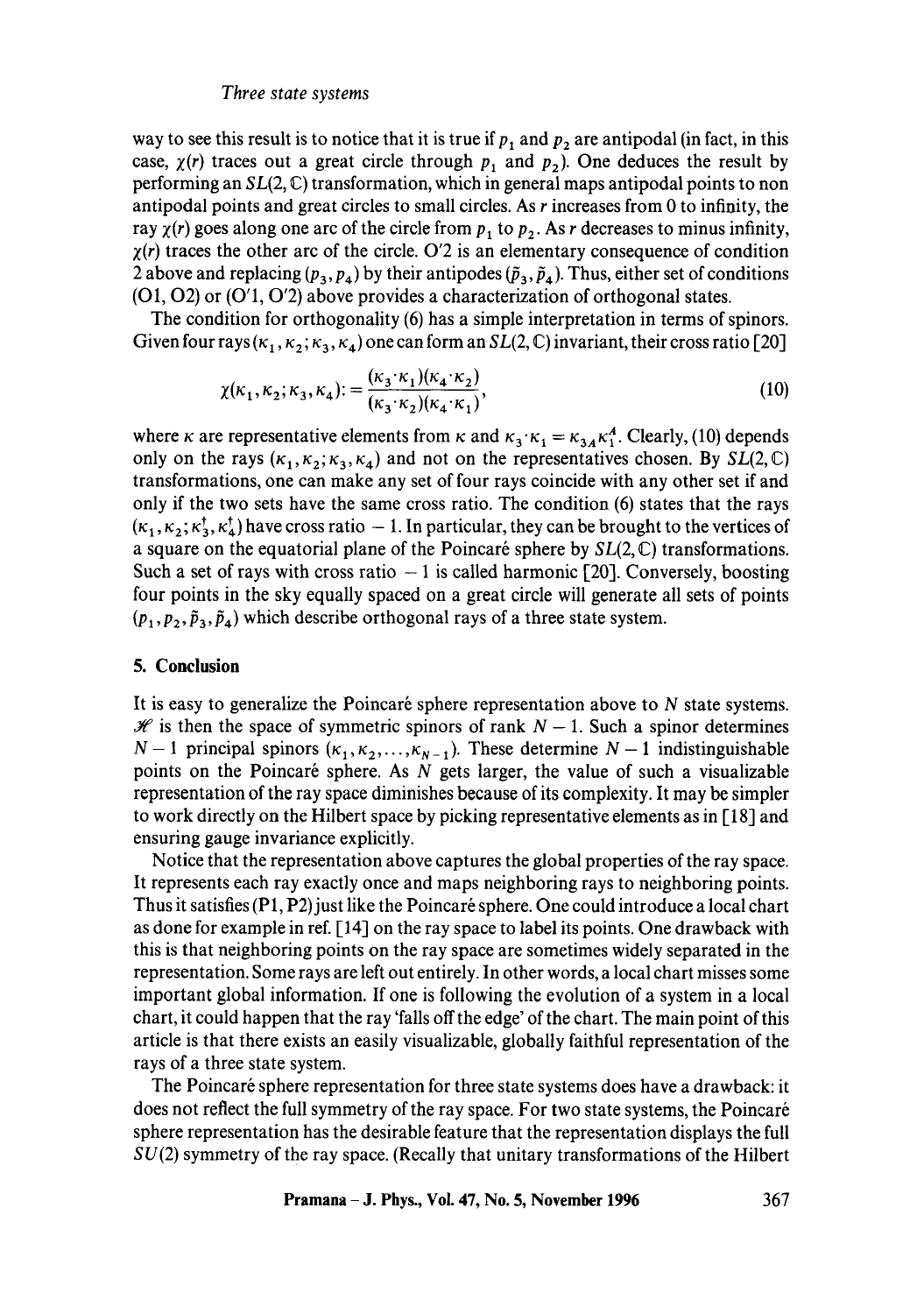#### *Joseph Samuel*

space are represented as rotations of the Poincaré sphere). The  $SU(3)$  symmetry of the three state problem is obscured in the Poincaré sphere representation. Note that some rays are represented by coincident points on the Poincaré sphere. These might appear to be 'different' from other states, which are represented by two distinct points. The difference is illusory. By  $SU(3)$  transformations any state can be mapped to any other state. The coincidence of points is not an  $SU(3)$  invariant notion. A representation in which  $SU(3)$  invariance is manifest is given in [14]. The ray space then appears as a four dimensional subset of  $S^7$ . This however has the drawback of not being easy to visualize.

It is very important to remember that the two points  $(p_1, p_2)$  are indistinguishable. Else one might think that there is an apparent loss of differentiability at coincidence points. For example, if  $p_1$  and  $p_2$  pass through each other, one could see a 'kink' in their trajectories if one ignored their indistinguishability. Mathematically, one sees that  $z_1$  and  $z_2$  are roots of a quadratic equation, whose coefficients vary smoothly over the ray space. Smooth symmetric functions of  $(z_1, z_2)$  (i.e. those which satisfy  $f(z_1, z_2) = f(z_2, z_1)$  are smooth functions on  $\mathbb{CP}^2$ . Examples of symmetric functions are  $(z_1 + z_2)$  and  $(z_1 z_2)$ , both of which can be expressed in terms of the coefficients of the quadratic polynomial (2), and are therefore smooth. Notice that antisymmetric functions like  $z_1 - z_2$  involve the square root of the coefficients and are therefore not differentiable at coincidence points.

It would have been entirely possible to make do with  $SU(2)$  spinors rather than the more general *SL(2,* C) ones used in relativity. Our reason for using *SL(2,* C) spinors is that the extra power of  $SL(2, \mathbb{C})$  transformations is sometimes handy for deducing results even about  $SU(2)$  spinors! See also the interesting remarks due to Nityananda quoted in [25].

There is another route to the Poincaré sphere representation for  $N$  state systems, which does not make use of spinors. One associates the polynomial

$$
f(z) = \sum_{n=0}^{N-1} \Psi^n z^n / \sqrt{n!} \tag{11}
$$

to the state  $|\Psi\rangle$  with components  $(\Psi^1, \Psi^2, \dots, \Psi^{N-1}, \Psi^0)$ . The roots of this polynomial (which depend only on the ray to which  $|\Psi\rangle$  belongs) are N - 1 points on  $\mathbb{C}^*$ , which are stereographically mapped to the Poincaré sphere. It is amusing to note that in the Bargmann representation [24] for the simple harmonic oscillator, the Hilbert space of coherent superpositions of the first N energy levels is the set of polynomials (11).

### **Acknowledgements**

The author is grateful to Rajaram Nityananda for useful discussions and Supurna Sinha for making suggestions for improving the manuscript.

#### **References**

- [1] H Poincar6, *Theorie Mathematique de la Lumiere* edited by George Carre (Paris, 1892) p. 275
- [2] G N Ramachandran and S Ramaseshan, in Handbuch der Phys. (Springer, Berlin, 1961) vol. 25, part I
- [3] M V Berry, *Proc. R. Soc. (London)* A392, 45 (1984)
- [4] B Simon, *Phys. Rev. Lett.* 51, 2167 (1983)